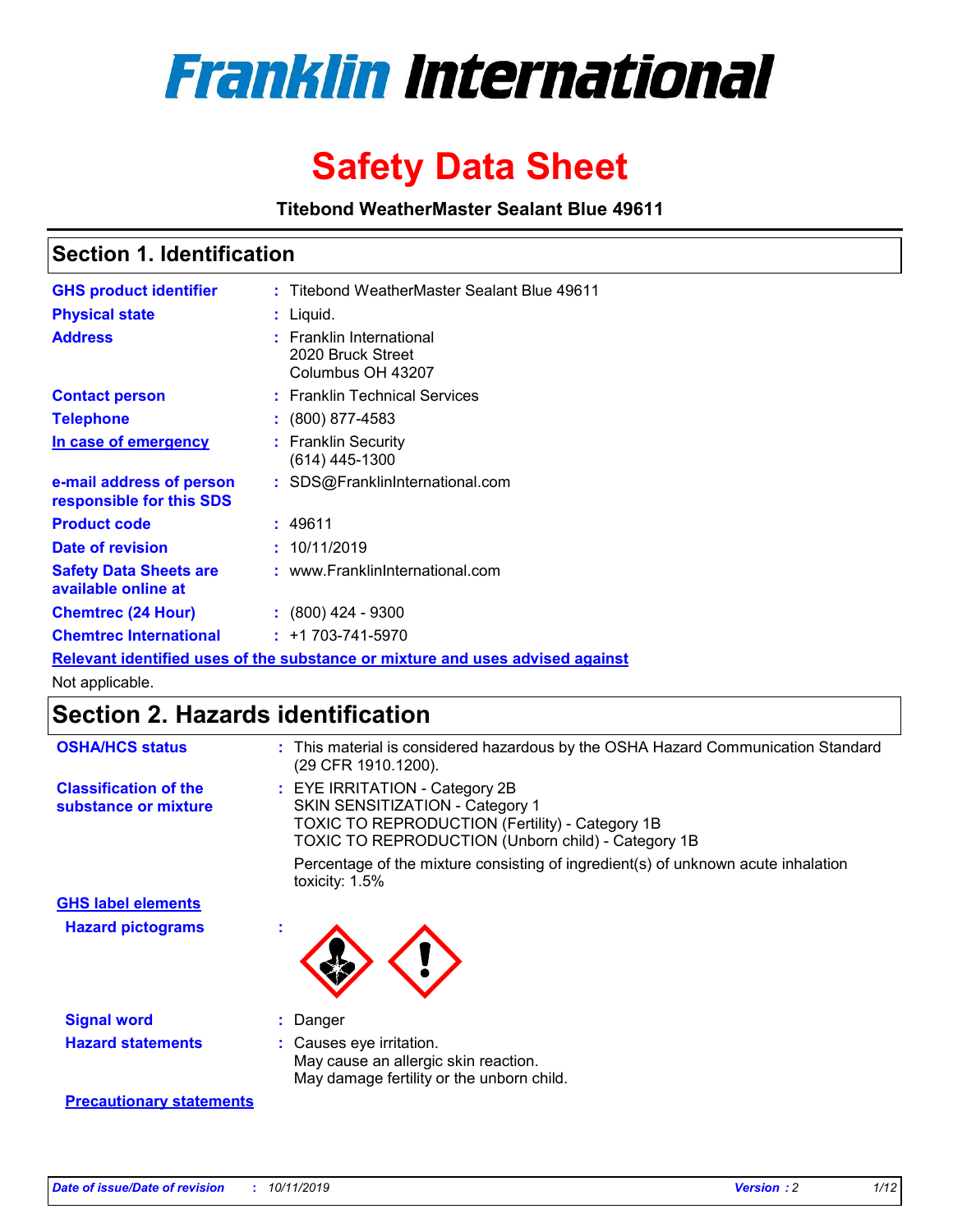### **Section 2. Hazards identification**

| <b>Prevention</b>                          | : Obtain special instructions before use. Do not handle until all safety precautions have<br>been read and understood. Wear protective gloves. Wear eye or face protection.<br>Wear protective clothing. Avoid breathing vapor. Wash hands thoroughly after handling.<br>Contaminated work clothing must not be allowed out of the workplace.                                                        |
|--------------------------------------------|------------------------------------------------------------------------------------------------------------------------------------------------------------------------------------------------------------------------------------------------------------------------------------------------------------------------------------------------------------------------------------------------------|
| <b>Response</b>                            | : IF exposed or concerned: Get medical attention. IF ON SKIN: Wash with plenty of<br>soap and water. Wash contaminated clothing before reuse. If skin irritation or rash<br>occurs: Get medical attention. IF IN EYES: Rinse cautiously with water for several<br>minutes. Remove contact lenses, if present and easy to do. Continue rinsing. If eye<br>irritation persists: Get medical attention. |
| <b>Storage</b>                             | : Store locked up.                                                                                                                                                                                                                                                                                                                                                                                   |
| <b>Disposal</b>                            | : Dispose of contents and container in accordance with all local, regional, national and<br>international regulations.                                                                                                                                                                                                                                                                               |
| <b>Hazards not otherwise</b><br>classified | : Product generates methanol during cure.                                                                                                                                                                                                                                                                                                                                                            |
|                                            |                                                                                                                                                                                                                                                                                                                                                                                                      |

## **Section 3. Composition/information on ingredients**

| <b>Substance/mixture</b><br>Mixture                  |               |                     |
|------------------------------------------------------|---------------|---------------------|
| <b>Ingredient name</b>                               | $\frac{9}{6}$ | <b>CAS number</b>   |
| 3-aminopropyltriethoxysilane<br>Dibutyltin dilaurate | ≤3<br>$≤0.3$  | 919-30-2<br>77-58-7 |

Any concentration shown as a range is to protect confidentiality or is due to batch variation.

**There are no additional ingredients present which, within the current knowledge of the supplier and in the concentrations applicable, are classified as hazardous to health or the environment and hence require reporting in this section.**

**Occupational exposure limits, if available, are listed in Section 8.**

## **Section 4. First aid measures**

| <b>Description of necessary first aid measures</b> |                                                                                                                                                                                                                                                                                                                                                                                                                                                                                                                                                                                                                                                                                                                                                                           |  |  |  |
|----------------------------------------------------|---------------------------------------------------------------------------------------------------------------------------------------------------------------------------------------------------------------------------------------------------------------------------------------------------------------------------------------------------------------------------------------------------------------------------------------------------------------------------------------------------------------------------------------------------------------------------------------------------------------------------------------------------------------------------------------------------------------------------------------------------------------------------|--|--|--|
| <b>Eye contact</b>                                 | : Immediately flush eyes with plenty of water, occasionally lifting the upper and lower<br>eyelids. Check for and remove any contact lenses. Continue to rinse for at least 10<br>minutes. If irritation persists, get medical attention.                                                                                                                                                                                                                                                                                                                                                                                                                                                                                                                                 |  |  |  |
| <b>Inhalation</b>                                  | : Remove victim to fresh air and keep at rest in a position comfortable for breathing. If<br>not breathing, if breathing is irregular or if respiratory arrest occurs, provide artificial<br>respiration or oxygen by trained personnel. It may be dangerous to the person providing<br>aid to give mouth-to-mouth resuscitation. Get medical attention. If unconscious, place<br>in recovery position and get medical attention immediately. Maintain an open airway.<br>Loosen tight clothing such as a collar, tie, belt or waistband. In case of inhalation of<br>decomposition products in a fire, symptoms may be delayed. The exposed person may<br>need to be kept under medical surveillance for 48 hours.                                                       |  |  |  |
| <b>Skin contact</b>                                | : Wash with plenty of soap and water. Remove contaminated clothing and shoes. Wash<br>contaminated clothing thoroughly with water before removing it, or wear gloves.<br>Continue to rinse for at least 10 minutes. Get medical attention. In the event of any<br>complaints or symptoms, avoid further exposure. Wash clothing before reuse. Clean<br>shoes thoroughly before reuse.                                                                                                                                                                                                                                                                                                                                                                                     |  |  |  |
| <b>Ingestion</b>                                   | : Wash out mouth with water. Remove dentures if any. Remove victim to fresh air and<br>keep at rest in a position comfortable for breathing. If material has been swallowed and<br>the exposed person is conscious, give small quantities of water to drink. Stop if the<br>exposed person feels sick as vomiting may be dangerous. Do not induce vomiting<br>unless directed to do so by medical personnel. If vomiting occurs, the head should be<br>kept low so that vomit does not enter the lungs. Get medical attention. Never give<br>anything by mouth to an unconscious person. If unconscious, place in recovery position<br>and get medical attention immediately. Maintain an open airway. Loosen tight clothing<br>such as a collar, tie, belt or waistband. |  |  |  |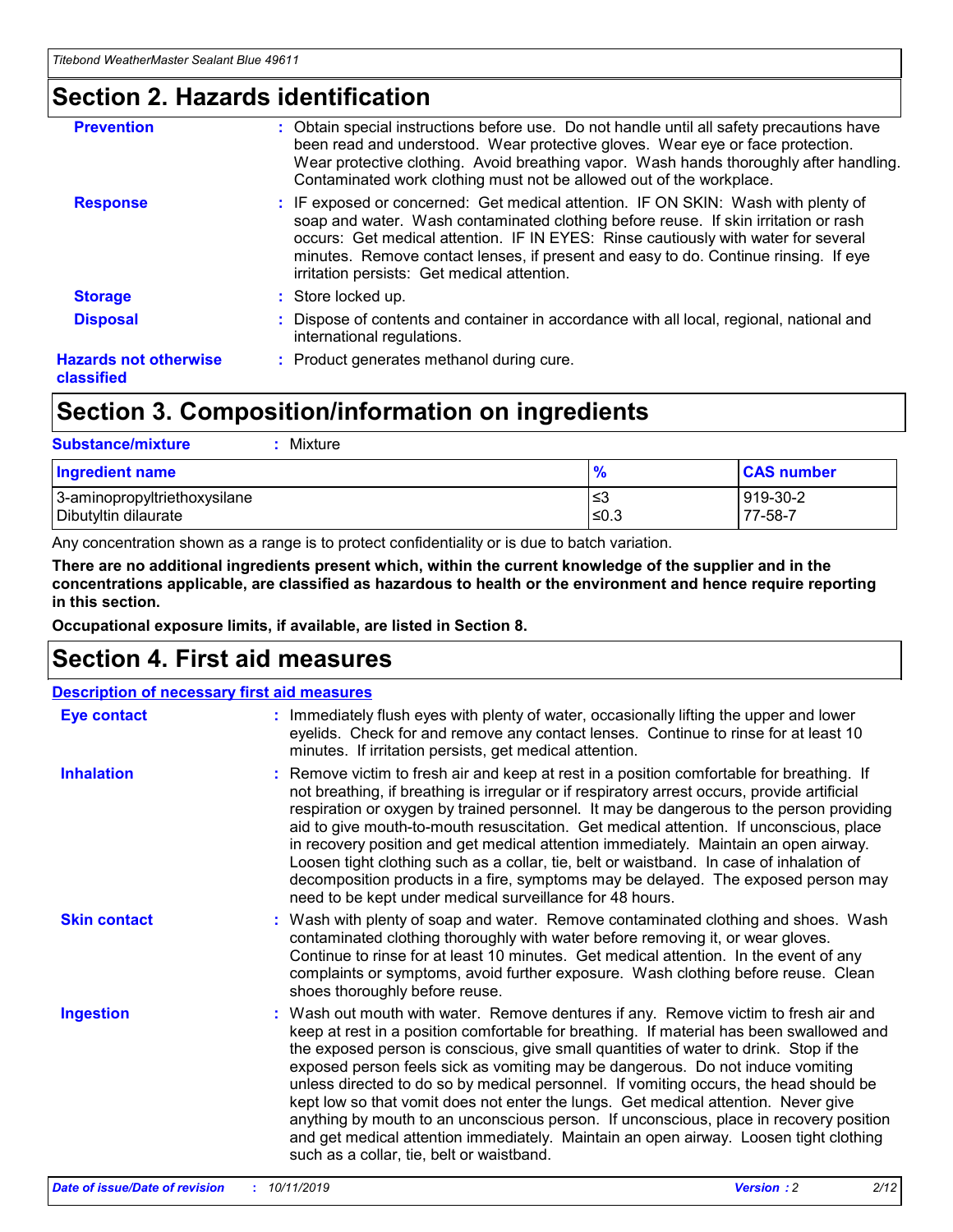## **Section 4. First aid measures**

| Most important symptoms/effects, acute and delayed |                                       |                                                                                                                                                                                                                                                                                                                                                                                                                 |  |  |  |
|----------------------------------------------------|---------------------------------------|-----------------------------------------------------------------------------------------------------------------------------------------------------------------------------------------------------------------------------------------------------------------------------------------------------------------------------------------------------------------------------------------------------------------|--|--|--|
|                                                    | <b>Potential acute health effects</b> |                                                                                                                                                                                                                                                                                                                                                                                                                 |  |  |  |
| <b>Eye contact</b>                                 |                                       | : May cause eye irritation.                                                                                                                                                                                                                                                                                                                                                                                     |  |  |  |
| <b>Inhalation</b>                                  |                                       | : No known significant effects or critical hazards.                                                                                                                                                                                                                                                                                                                                                             |  |  |  |
| <b>Skin contact</b>                                |                                       | : May cause skin irritation.                                                                                                                                                                                                                                                                                                                                                                                    |  |  |  |
| <b>Ingestion</b>                                   |                                       | : No known significant effects or critical hazards.                                                                                                                                                                                                                                                                                                                                                             |  |  |  |
| Over-exposure signs/symptoms                       |                                       |                                                                                                                                                                                                                                                                                                                                                                                                                 |  |  |  |
| <b>Eye contact</b>                                 |                                       | : Adverse symptoms may include the following:<br>irritation<br>watering<br>redness                                                                                                                                                                                                                                                                                                                              |  |  |  |
| <b>Inhalation</b>                                  |                                       | : Adverse symptoms may include the following:<br>reduced fetal weight<br>increase in fetal deaths<br>skeletal malformations                                                                                                                                                                                                                                                                                     |  |  |  |
| <b>Skin contact</b>                                |                                       | : Adverse symptoms may include the following:<br>irritation<br>redness<br>reduced fetal weight<br>increase in fetal deaths<br>skeletal malformations                                                                                                                                                                                                                                                            |  |  |  |
| <b>Ingestion</b>                                   |                                       | : Adverse symptoms may include the following:<br>reduced fetal weight<br>increase in fetal deaths<br>skeletal malformations                                                                                                                                                                                                                                                                                     |  |  |  |
|                                                    |                                       | <b>Indication of immediate medical attention and special treatment needed, if necessary</b>                                                                                                                                                                                                                                                                                                                     |  |  |  |
| <b>Notes to physician</b>                          |                                       | : In case of inhalation of decomposition products in a fire, symptoms may be delayed.<br>The exposed person may need to be kept under medical surveillance for 48 hours.                                                                                                                                                                                                                                        |  |  |  |
| <b>Specific treatments</b>                         |                                       | : No specific treatment.                                                                                                                                                                                                                                                                                                                                                                                        |  |  |  |
| <b>Protection of first-aiders</b>                  |                                       | : No action shall be taken involving any personal risk or without suitable training. If it is<br>suspected that fumes are still present, the rescuer should wear an appropriate mask or<br>self-contained breathing apparatus. It may be dangerous to the person providing aid to<br>give mouth-to-mouth resuscitation. Wash contaminated clothing thoroughly with water<br>before removing it, or wear gloves. |  |  |  |

**See toxicological information (Section 11)**

### **Section 5. Fire-fighting measures**

| <b>Extinguishing media</b>                             |                                                                                                                                                                                                     |
|--------------------------------------------------------|-----------------------------------------------------------------------------------------------------------------------------------------------------------------------------------------------------|
| <b>Suitable extinguishing</b><br>media                 | : Use an extinguishing agent suitable for the surrounding fire.                                                                                                                                     |
| <b>Unsuitable extinguishing</b><br>media               | : None known.                                                                                                                                                                                       |
| <b>Specific hazards arising</b><br>from the chemical   | : In a fire or if heated, a pressure increase will occur and the container may burst.                                                                                                               |
| <b>Hazardous thermal</b><br>decomposition products     | : Decomposition products may include the following materials:<br>carbon dioxide<br>carbon monoxide<br>nitrogen oxides<br>metal oxide/oxides                                                         |
| <b>Special protective actions</b><br>for fire-fighters | : Promptly isolate the scene by removing all persons from the vicinity of the incident if<br>there is a fire. No action shall be taken involving any personal risk or without suitable<br>training. |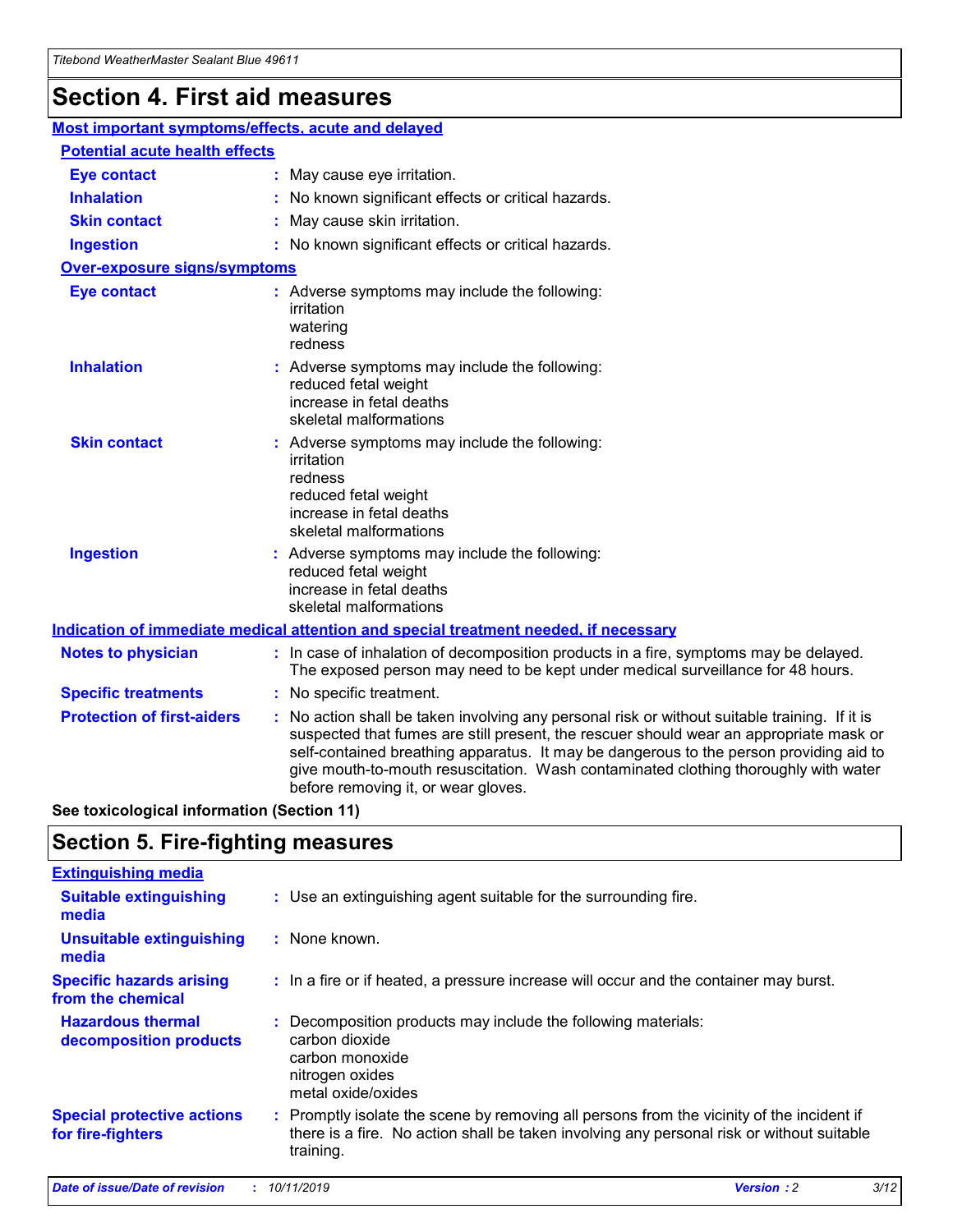### **Section 5. Fire-fighting measures**

**Special protective equipment for fire-fighters** Fire-fighters should wear appropriate protective equipment and self-contained breathing **:** apparatus (SCBA) with a full face-piece operated in positive pressure mode.

### **Section 6. Accidental release measures**

#### **Personal precautions, protective equipment and emergency procedures**

| For non-emergency<br>personnel                               | : No action shall be taken involving any personal risk or without suitable training.<br>Evacuate surrounding areas. Keep unnecessary and unprotected personnel from<br>entering. Do not touch or walk through spilled material. Avoid breathing vapor or mist.<br>Provide adequate ventilation. Wear appropriate respirator when ventilation is<br>inadequate. Put on appropriate personal protective equipment.                                                                                                                                                                                                                                                                                             |
|--------------------------------------------------------------|--------------------------------------------------------------------------------------------------------------------------------------------------------------------------------------------------------------------------------------------------------------------------------------------------------------------------------------------------------------------------------------------------------------------------------------------------------------------------------------------------------------------------------------------------------------------------------------------------------------------------------------------------------------------------------------------------------------|
|                                                              | For emergency responders : If specialized clothing is required to deal with the spillage, take note of any information in<br>Section 8 on suitable and unsuitable materials. See also the information in "For non-<br>emergency personnel".                                                                                                                                                                                                                                                                                                                                                                                                                                                                  |
| <b>Environmental precautions</b>                             | : Avoid dispersal of spilled material and runoff and contact with soil, waterways, drains<br>and sewers. Inform the relevant authorities if the product has caused environmental<br>pollution (sewers, waterways, soil or air).                                                                                                                                                                                                                                                                                                                                                                                                                                                                              |
| <b>Methods and materials for containment and cleaning up</b> |                                                                                                                                                                                                                                                                                                                                                                                                                                                                                                                                                                                                                                                                                                              |
| <b>Small spill</b>                                           | : Stop leak if without risk. Move containers from spill area. Dilute with water and mop up<br>if water-soluble. Alternatively, or if water-insoluble, absorb with an inert dry material and<br>place in an appropriate waste disposal container. Dispose of via a licensed waste<br>disposal contractor.                                                                                                                                                                                                                                                                                                                                                                                                     |
| <b>Large spill</b>                                           | : Stop leak if without risk. Move containers from spill area. Approach release from<br>upwind. Prevent entry into sewers, water courses, basements or confined areas. Wash<br>spillages into an effluent treatment plant or proceed as follows. Contain and collect<br>spillage with non-combustible, absorbent material e.g. sand, earth, vermiculite or<br>diatomaceous earth and place in container for disposal according to local regulations<br>(see Section 13). Dispose of via a licensed waste disposal contractor. Contaminated<br>absorbent material may pose the same hazard as the spilled product. Note: see<br>Section 1 for emergency contact information and Section 13 for waste disposal. |

## **Section 7. Handling and storage**

| <b>Precautions for safe handling</b>                                             |                                                                                                                                                                                                                                                                                                                                                                                                                                                                                                                                                                                                                                                                                                                                                                                                                                                  |
|----------------------------------------------------------------------------------|--------------------------------------------------------------------------------------------------------------------------------------------------------------------------------------------------------------------------------------------------------------------------------------------------------------------------------------------------------------------------------------------------------------------------------------------------------------------------------------------------------------------------------------------------------------------------------------------------------------------------------------------------------------------------------------------------------------------------------------------------------------------------------------------------------------------------------------------------|
| <b>Protective measures</b>                                                       | : Put on appropriate personal protective equipment (see Section 8). Persons with a<br>history of skin sensitization problems should not be employed in any process in which<br>this product is used. Avoid exposure - obtain special instructions before use. Avoid<br>exposure during pregnancy. Do not handle until all safety precautions have been read<br>and understood. Do not get in eyes or on skin or clothing. Do not ingest. Avoid<br>breathing vapor or mist. If during normal use the material presents a respiratory hazard,<br>use only with adequate ventilation or wear appropriate respirator. Keep in the original<br>container or an approved alternative made from a compatible material, kept tightly<br>closed when not in use. Empty containers retain product residue and can be hazardous.<br>Do not reuse container. |
| <b>Advice on general</b><br>occupational hygiene                                 | : Eating, drinking and smoking should be prohibited in areas where this material is<br>handled, stored and processed. Workers should wash hands and face before eating,<br>drinking and smoking. Remove contaminated clothing and protective equipment before<br>entering eating areas. See also Section 8 for additional information on hygiene<br>measures.                                                                                                                                                                                                                                                                                                                                                                                                                                                                                    |
| <b>Conditions for safe storage,</b><br>including any<br><b>incompatibilities</b> | Store between the following temperatures: 0 to 120 $\degree$ C (32 to 248 $\degree$ F). Store in<br>accordance with local regulations. Store in original container protected from direct<br>sunlight in a dry, cool and well-ventilated area, away from incompatible materials (see<br>Section 10) and food and drink. Store locked up. Keep container tightly closed and<br>sealed until ready for use. Containers that have been opened must be carefully<br>resealed and kept upright to prevent leakage. Do not store in unlabeled containers.<br>Use appropriate containment to avoid environmental contamination. See Section 10 for<br>incompatible materials before handling or use.                                                                                                                                                     |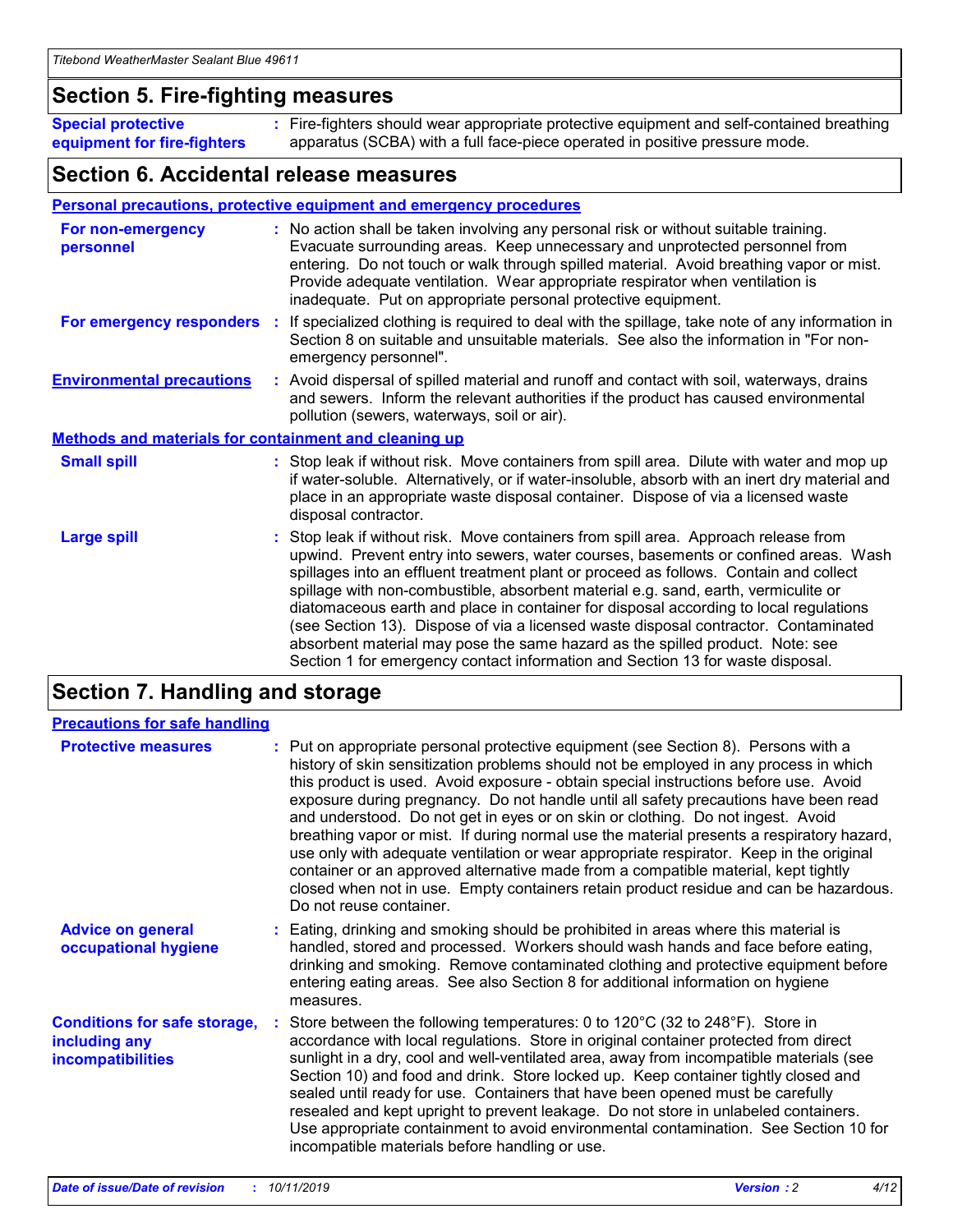## **Section 8. Exposure controls/personal protection**

#### **Control parameters**

#### **Occupational exposure limits**

| <b>Ingredient name</b>                               |    |                                          | <b>Exposure limits</b>                                                                                                                                                                                                                                                                                                                                                                                                                                                                                                                                                                                                 |
|------------------------------------------------------|----|------------------------------------------|------------------------------------------------------------------------------------------------------------------------------------------------------------------------------------------------------------------------------------------------------------------------------------------------------------------------------------------------------------------------------------------------------------------------------------------------------------------------------------------------------------------------------------------------------------------------------------------------------------------------|
| 3-aminopropyltriethoxysilane<br>Dibutyltin dilaurate |    |                                          | None.<br>ACGIH TLV (United States, 3/2019). Absorbed through skin.<br>Notes: as Sn<br>TWA: 0.1 mg/m <sup>3</sup> , (as Sn) 8 hours.<br>STEL: 0.2 mg/m <sup>3</sup> , (as Sn) 15 minutes.<br>NIOSH REL (United States, 10/2016). Absorbed through skin.<br>Notes: as Sn<br>TWA: 0.1 mg/m <sup>3</sup> , (as Sn) 10 hours.<br>OSHA PEL (United States, 5/2018). Notes: as Sn<br>TWA: $0.1 \text{ mg/m}^3$ , (as Sn) 8 hours.<br>OSHA PEL 1989 (United States, 3/1989). Absorbed through skin.<br>Notes: measured as Sn<br>TWA: 0.1 mg/m <sup>3</sup> , (measured as Sn) 8 hours. Form: Organic                           |
| <b>Appropriate engineering</b><br>controls           |    |                                          | : If user operations generate dust, fumes, gas, vapor or mist, use process enclosures,<br>local exhaust ventilation or other engineering controls to keep worker exposure to<br>airborne contaminants below any recommended or statutory limits.                                                                                                                                                                                                                                                                                                                                                                       |
| <b>Environmental exposure</b><br><b>controls</b>     |    |                                          | Emissions from ventilation or work process equipment should be checked to ensure<br>they comply with the requirements of environmental protection legislation. In some<br>cases, fume scrubbers, filters or engineering modifications to the process equipment<br>will be necessary to reduce emissions to acceptable levels.                                                                                                                                                                                                                                                                                          |
| <b>Individual protection measures</b>                |    |                                          |                                                                                                                                                                                                                                                                                                                                                                                                                                                                                                                                                                                                                        |
| <b>Hygiene measures</b>                              |    |                                          | : Wash hands, forearms and face thoroughly after handling chemical products, before<br>eating, smoking and using the lavatory and at the end of the working period.<br>Appropriate techniques should be used to remove potentially contaminated clothing.<br>Contaminated work clothing should not be allowed out of the workplace. Wash<br>contaminated clothing before reusing. Ensure that eyewash stations and safety<br>showers are close to the workstation location.                                                                                                                                            |
| <b>Eye/face protection</b>                           |    |                                          | : Safety eyewear complying with an approved standard should be used when a risk<br>assessment indicates this is necessary to avoid exposure to liquid splashes, mists,<br>gases or dusts. If contact is possible, the following protection should be worn, unless<br>the assessment indicates a higher degree of protection: chemical splash goggles.                                                                                                                                                                                                                                                                  |
| <b>Skin protection</b>                               |    |                                          |                                                                                                                                                                                                                                                                                                                                                                                                                                                                                                                                                                                                                        |
| <b>Hand protection</b>                               |    |                                          | : Chemical-resistant, impervious gloves complying with an approved standard should be<br>worn at all times when handling chemical products if a risk assessment indicates this is<br>necessary. Considering the parameters specified by the glove manufacturer, check<br>during use that the gloves are still retaining their protective properties. It should be<br>noted that the time to breakthrough for any glove material may be different for different<br>glove manufacturers. In the case of mixtures, consisting of several substances, the<br>protection time of the gloves cannot be accurately estimated. |
| <b>Body protection</b>                               |    | handling this product.                   | Personal protective equipment for the body should be selected based on the task being<br>performed and the risks involved and should be approved by a specialist before                                                                                                                                                                                                                                                                                                                                                                                                                                                |
| <b>Other skin protection</b>                         |    | specialist before handling this product. | : Appropriate footwear and any additional skin protection measures should be selected<br>based on the task being performed and the risks involved and should be approved by a                                                                                                                                                                                                                                                                                                                                                                                                                                          |
| <b>Respiratory protection</b>                        | ÷. | aspects of use.                          | Based on the hazard and potential for exposure, select a respirator that meets the<br>appropriate standard or certification. Respirators must be used according to a<br>respiratory protection program to ensure proper fitting, training, and other important                                                                                                                                                                                                                                                                                                                                                         |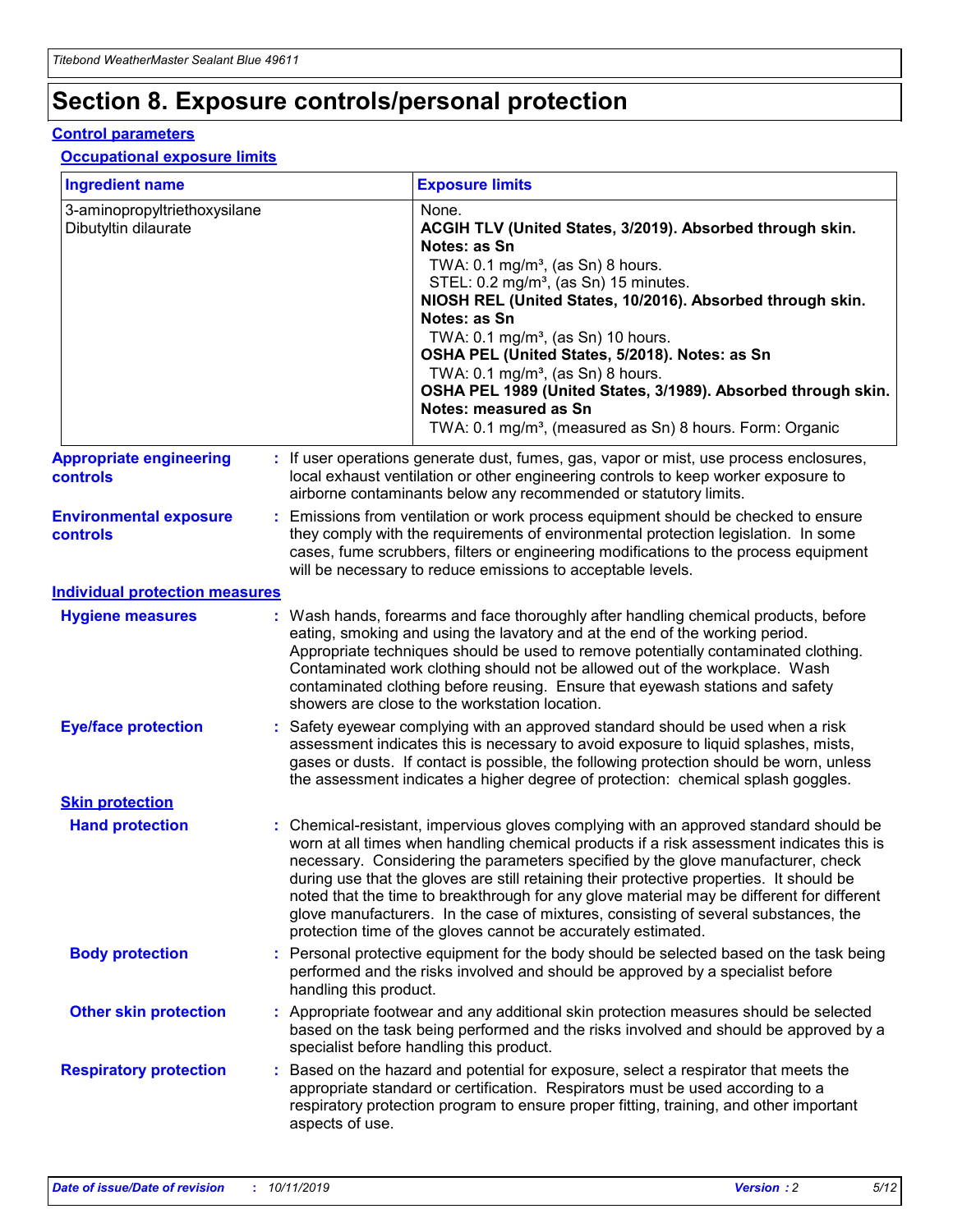### **Section 9. Physical and chemical properties**

#### **Appearance**

| <b>Physical state</b>                             | : Liquid. [Paste.]                                              |
|---------------------------------------------------|-----------------------------------------------------------------|
| <b>Color</b>                                      | $:$ Blue.                                                       |
| Odor                                              | None [Slight]                                                   |
| <b>Odor threshold</b>                             | $:$ Not available.                                              |
| рH                                                | : Not applicable.                                               |
| <b>Melting point</b>                              | : Not available.                                                |
| <b>Boiling point</b>                              | : >100°C (>212°F)                                               |
| <b>Flash point</b>                                | : Closed cup: >200°C (>392°F) [Setaflash.]                      |
| <b>Evaporation rate</b>                           | $:$ <1 (butyl acetate = 1)                                      |
| <b>Flammability (solid, gas)</b>                  | : Not available.                                                |
| Lower and upper explosive<br>(flammable) limits   | : Not available.                                                |
| <b>VOC (less water, less</b><br>exempt solvents)  | $: 0$ g/l                                                       |
| <b>Volatility</b>                                 | $: 0\%$ (w/w)                                                   |
| <b>Vapor density</b>                              | : Not available.                                                |
| <b>Relative density</b>                           | : 1.4329                                                        |
| <b>Solubility</b>                                 | Insoluble in the following materials: cold water and hot water. |
| <b>Solubility in water</b>                        | : Not available.                                                |
| <b>Partition coefficient: n-</b><br>octanol/water | : Not available.                                                |
| <b>Auto-ignition temperature</b>                  | : Not available.                                                |
|                                                   |                                                                 |
| <b>Decomposition temperature</b>                  | : Not available.                                                |

## **Section 10. Stability and reactivity**

| <b>Reactivity</b>                            |    | : No specific test data related to reactivity available for this product or its ingredients.            |
|----------------------------------------------|----|---------------------------------------------------------------------------------------------------------|
| <b>Chemical stability</b>                    |    | : The product is stable.                                                                                |
| <b>Possibility of hazardous</b><br>reactions |    | : Under normal conditions of storage and use, hazardous reactions will not occur.                       |
| <b>Conditions to avoid</b>                   |    | : No specific data.                                                                                     |
| <b>Incompatible materials</b>                | ٠. | No specific data.                                                                                       |
| <b>Hazardous decomposition</b><br>products   | ÷. | Under normal conditions of storage and use, hazardous decomposition products should<br>not be produced. |

## **Section 11. Toxicological information**

#### **Information on toxicological effects**

#### **Acute toxicity**

| <b>Product/ingredient name</b> | <b>Result</b>           | <b>Species</b> | <b>Dose</b>                | <b>Exposure</b> |
|--------------------------------|-------------------------|----------------|----------------------------|-----------------|
| 3-aminopropyltriethoxysilane   | <b>ILD50 Dermal</b>     | Rabbit         | 4.29 g/kg                  |                 |
| Dibutyltin dilaurate           | ILD50 Oral<br>LD50 Oral | Rat<br>Rat     | $1.57$ g/kg<br>175 $mg/kg$ |                 |
|                                |                         |                |                            |                 |

**Irritation/Corrosion**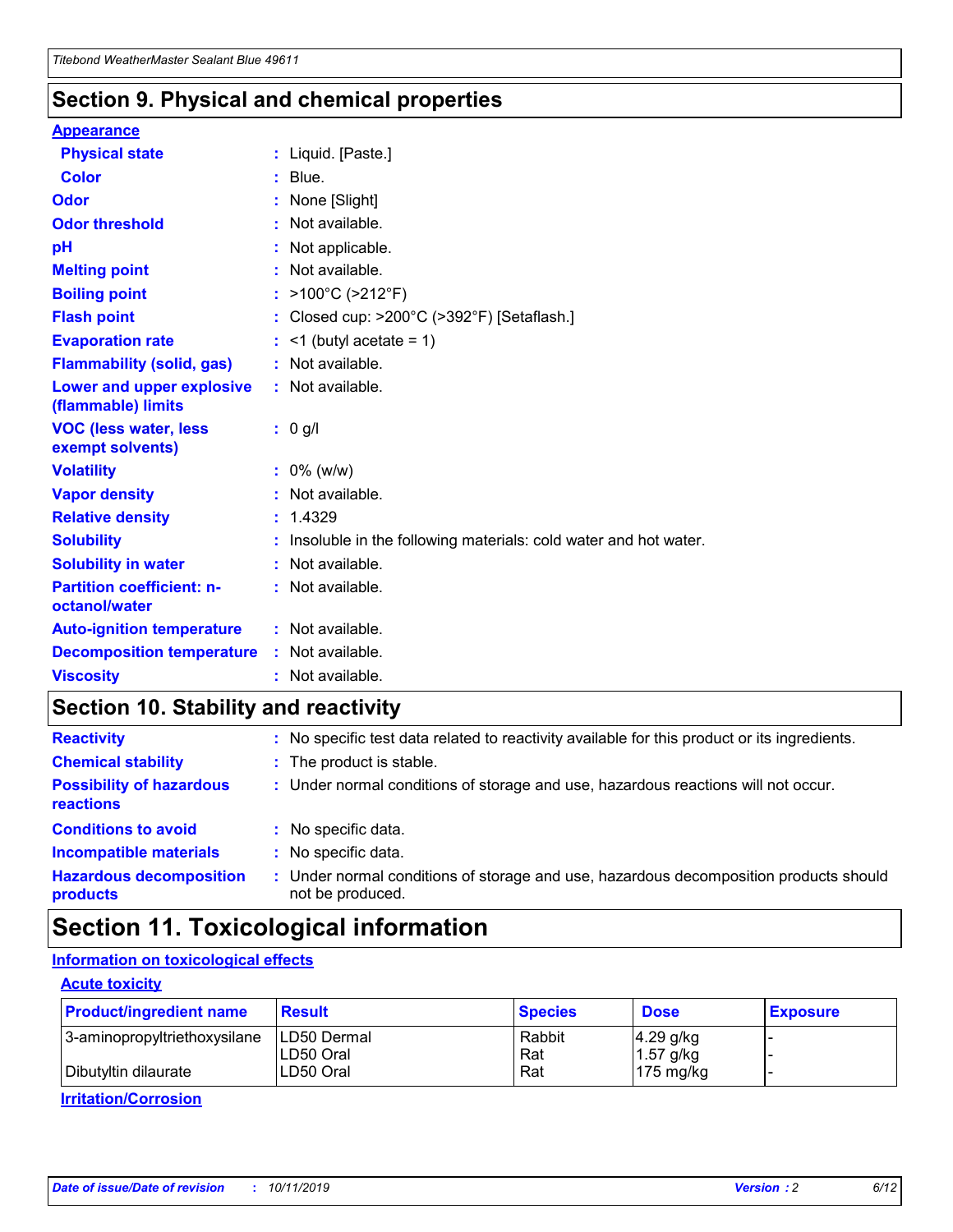## **Section 11. Toxicological information**

| <b>Product/ingredient name</b> | <b>Result</b>            | <b>Species</b> | <b>Score</b> | <b>Exposure</b>           | <b>Observation</b> |
|--------------------------------|--------------------------|----------------|--------------|---------------------------|--------------------|
| 3-aminopropyltriethoxysilane   | Eyes - Mild irritant     | Rabbit         |              | $100$ mg                  |                    |
|                                | Eyes - Severe irritant   | Rabbit         |              | 24 hours 750              |                    |
|                                |                          |                |              | ug                        |                    |
|                                | Skin - Severe irritant   | Rabbit         |              | 24 hours 5                | -                  |
| Dibutyltin dilaurate           | Eyes - Moderate irritant | Rabbit         |              | mg<br><b>24 hours 100</b> |                    |
|                                |                          |                |              | mg                        |                    |
|                                | Skin - Severe irritant   | Rabbit         |              | 500 mg                    | -                  |

#### **Sensitization**

Not available.

#### **Mutagenicity**

Not available.

#### **Carcinogenicity**

Not available.

#### **Reproductive toxicity**

Not available.

#### **Teratogenicity**

Not available.

#### **Specific target organ toxicity (single exposure)**

Not available.

#### **Specific target organ toxicity (repeated exposure)**

| <b>Name</b>                                                                         |                                                                            | <b>Category</b>                                     | <b>Route of</b><br>exposure | <b>Target organs</b> |
|-------------------------------------------------------------------------------------|----------------------------------------------------------------------------|-----------------------------------------------------|-----------------------------|----------------------|
| Dibutyltin dilaurate                                                                |                                                                            | Category 1                                          |                             | respiratory system   |
| <b>Aspiration hazard</b><br>Not available.                                          |                                                                            |                                                     |                             |                      |
| <b>Information on the likely</b><br>routes of exposure                              | : Not available.                                                           |                                                     |                             |                      |
| <b>Potential acute health effects</b>                                               |                                                                            |                                                     |                             |                      |
| <b>Eye contact</b>                                                                  | : May cause eye irritation.                                                |                                                     |                             |                      |
| <b>Inhalation</b>                                                                   |                                                                            | : No known significant effects or critical hazards. |                             |                      |
| <b>Skin contact</b>                                                                 | : May cause skin irritation.                                               |                                                     |                             |                      |
| <b>Ingestion</b>                                                                    |                                                                            | : No known significant effects or critical hazards. |                             |                      |
| <b>Symptoms related to the physical, chemical and toxicological characteristics</b> |                                                                            |                                                     |                             |                      |
| <b>Eye contact</b>                                                                  | irritation<br>watering<br>redness                                          | : Adverse symptoms may include the following:       |                             |                      |
| <b>Inhalation</b>                                                                   | reduced fetal weight<br>increase in fetal deaths<br>skeletal malformations | : Adverse symptoms may include the following:       |                             |                      |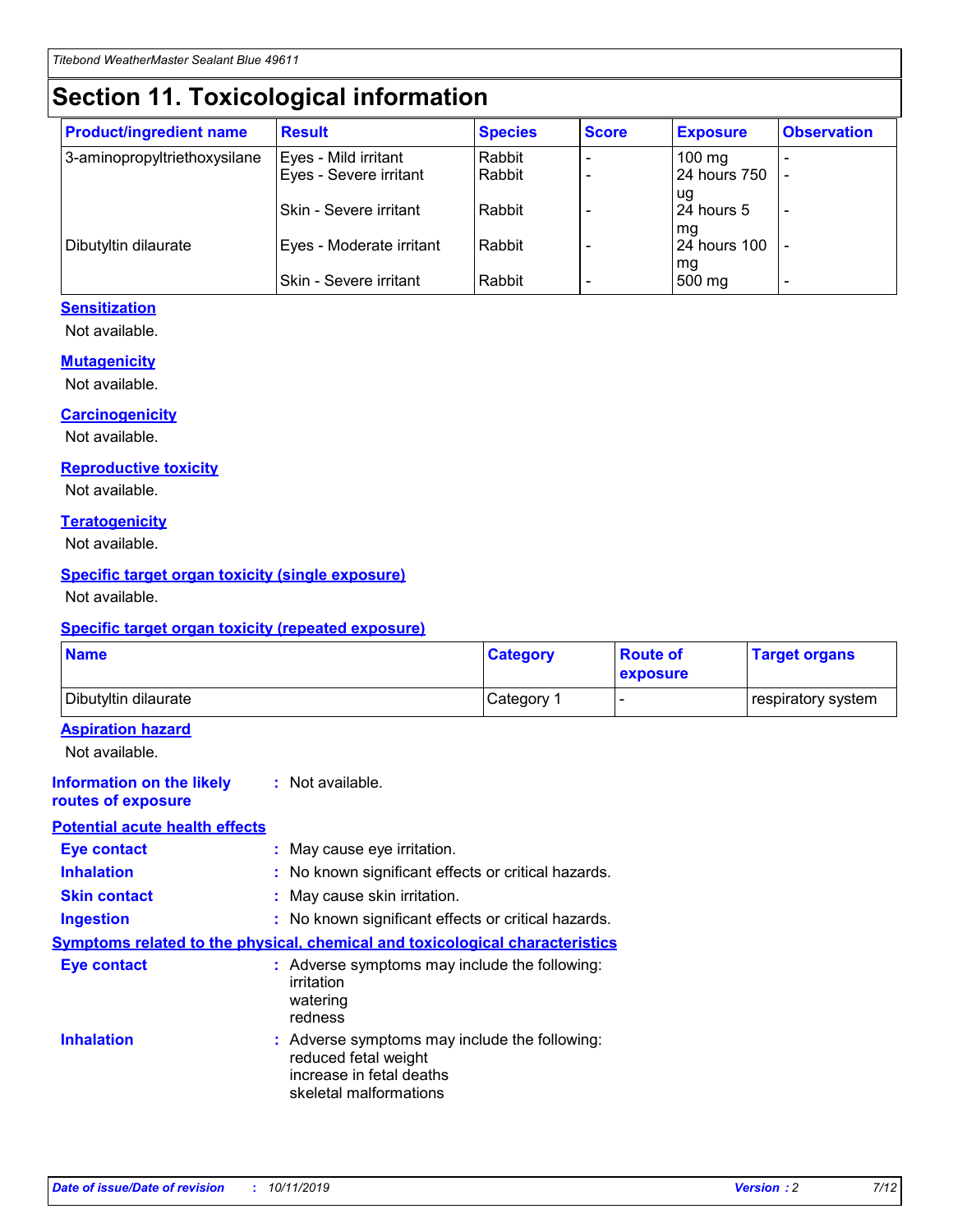## **Section 11. Toxicological information**

| <b>Skin contact</b>                     | : Adverse symptoms may include the following:<br>irritation<br>redness<br>reduced fetal weight<br>increase in fetal deaths<br>skeletal malformations |
|-----------------------------------------|------------------------------------------------------------------------------------------------------------------------------------------------------|
| <b>Ingestion</b>                        | : Adverse symptoms may include the following:<br>reduced fetal weight<br>increase in fetal deaths<br>skeletal malformations                          |
|                                         | Delayed and immediate effects and also chronic effects from short and long term exposure                                                             |
| <b>Short term exposure</b>              |                                                                                                                                                      |
| <b>Potential immediate</b><br>effects   | : Not available.                                                                                                                                     |
| <b>Potential delayed effects</b>        | : Not available.                                                                                                                                     |
| <b>Long term exposure</b>               |                                                                                                                                                      |
| <b>Potential immediate</b><br>effects   | : Not available.                                                                                                                                     |
| <b>Potential delayed effects</b>        | : Not available.                                                                                                                                     |
| <b>Potential chronic health effects</b> |                                                                                                                                                      |
| Not available.                          |                                                                                                                                                      |
| <b>General</b>                          | : Once sensitized, a severe allergic reaction may occur when subsequently exposed to<br>very low levels.                                             |
| <b>Carcinogenicity</b>                  | : No known significant effects or critical hazards.                                                                                                  |
| <b>Mutagenicity</b>                     | No known significant effects or critical hazards.                                                                                                    |
| <b>Teratogenicity</b>                   | May damage the unborn child.                                                                                                                         |
| <b>Developmental effects</b>            | No known significant effects or critical hazards.                                                                                                    |
| <b>Fertility effects</b>                | : May damage fertility.                                                                                                                              |
| <b>Numerical measures of toxicity</b>   |                                                                                                                                                      |
| <b>Acute toxicity estimates</b>         |                                                                                                                                                      |
|                                         |                                                                                                                                                      |

Not available.

## **Section 12. Ecological information**

#### **Toxicity**

| <b>Product/ingredient name</b> | <b>Result</b>                     | <b>Species</b>                       | <b>Exposure</b> |
|--------------------------------|-----------------------------------|--------------------------------------|-----------------|
| Dibutyltin dilaurate           | Chronic EC10 > 2 mg/l Fresh water | Algae - Scenedesmus<br>I subspicatus | l 96 hours      |

#### **Persistence and degradability**

| <b>Product/ingredient name</b> | <b>Test</b>                                                                    | <b>Result</b>  |                   | <b>Dose</b> | <b>Inoculum</b>         |
|--------------------------------|--------------------------------------------------------------------------------|----------------|-------------------|-------------|-------------------------|
| Dibutyltin dilaurate           | OECD 301F<br>Ready<br>Biodegradability -<br>Manometric<br>Respirometry<br>Test | 23 % - 28 days |                   |             |                         |
| <b>Product/ingredient name</b> | <b>Aquatic half-life</b>                                                       |                | <b>Photolysis</b> |             | <b>Biodegradability</b> |
| Dibutyltin dilaurate           |                                                                                |                |                   |             | Inherent                |

#### **Bioaccumulative potential**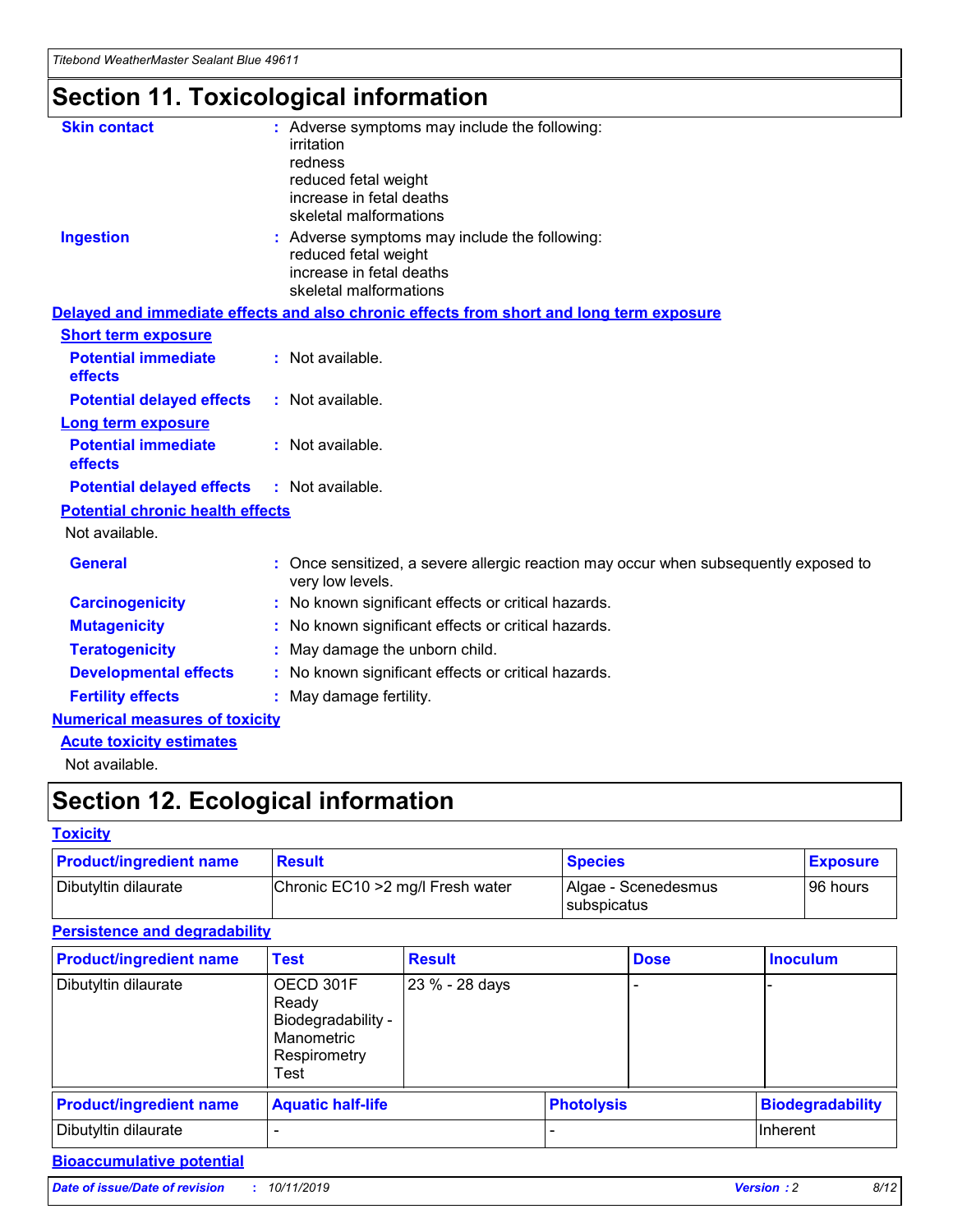## **Section 12. Ecological information**

| <b>Product/ingredient name</b> | $LoaPow$ | <b>BCF</b> | <b>Potential</b> |
|--------------------------------|----------|------------|------------------|
| 3-aminopropyltriethoxysilane   | 1.7      | 3.4        | low              |
| Dibutyltin dilaurate           | 4.44     | 2.91       | low              |

#### **Mobility in soil**

| <b>Soil/water partition</b><br>coefficient (K <sub>oc</sub> ) | : Not available.                                    |
|---------------------------------------------------------------|-----------------------------------------------------|
| <b>Other adverse effects</b>                                  | : No known significant effects or critical hazards. |

### **Section 13. Disposal considerations**

**Disposal methods :**

The generation of waste should be avoided or minimized wherever possible. Disposal of this product, solutions and any by-products should at all times comply with the requirements of environmental protection and waste disposal legislation and any regional local authority requirements. Dispose of surplus and non-recyclable products via a licensed waste disposal contractor. Waste should not be disposed of untreated to the sewer unless fully compliant with the requirements of all authorities with jurisdiction. Waste packaging should be recycled. Incineration or landfill should only be considered when recycling is not feasible. This material and its container must be disposed of in a safe way. Care should be taken when handling emptied containers that have not been cleaned or rinsed out. Empty containers or liners may retain some product residues. Avoid dispersal of spilled material and runoff and contact with soil, waterways, drains and sewers.

## **Section 14. Transport information**

|                                      | <b>DOT</b><br><b>Classification</b> | <b>TDG</b><br><b>Classification</b> | <b>Mexico</b><br><b>Classification</b> | <b>ADR/RID</b>           | <b>IMDG</b>              | <b>IATA</b>              |
|--------------------------------------|-------------------------------------|-------------------------------------|----------------------------------------|--------------------------|--------------------------|--------------------------|
| <b>UN number</b>                     | Not regulated.                      | Not regulated.                      | Not regulated.                         | Not regulated.           | Not regulated.           | Not regulated.           |
| <b>UN proper</b><br>shipping name    | $\qquad \qquad \blacksquare$        |                                     |                                        |                          |                          |                          |
| <b>Transport</b><br>hazard class(es) | $\overline{\phantom{m}}$            | $\overline{\phantom{0}}$            | $\qquad \qquad$                        | $\overline{\phantom{a}}$ | $\overline{\phantom{0}}$ | $\overline{\phantom{0}}$ |
| <b>Packing group</b>                 | $\overline{\phantom{a}}$            | -                                   |                                        |                          |                          |                          |
| <b>Environmental</b><br>hazards      | No.                                 | No.                                 | No.                                    | No.                      | No.                      | No.                      |

## **Section 15. Regulatory information**

#### **U.S. Federal regulations**

#### **SARA 302/304**

#### **Composition/information on ingredients**

No products were found.

**SARA 304 RQ :** Not applicable.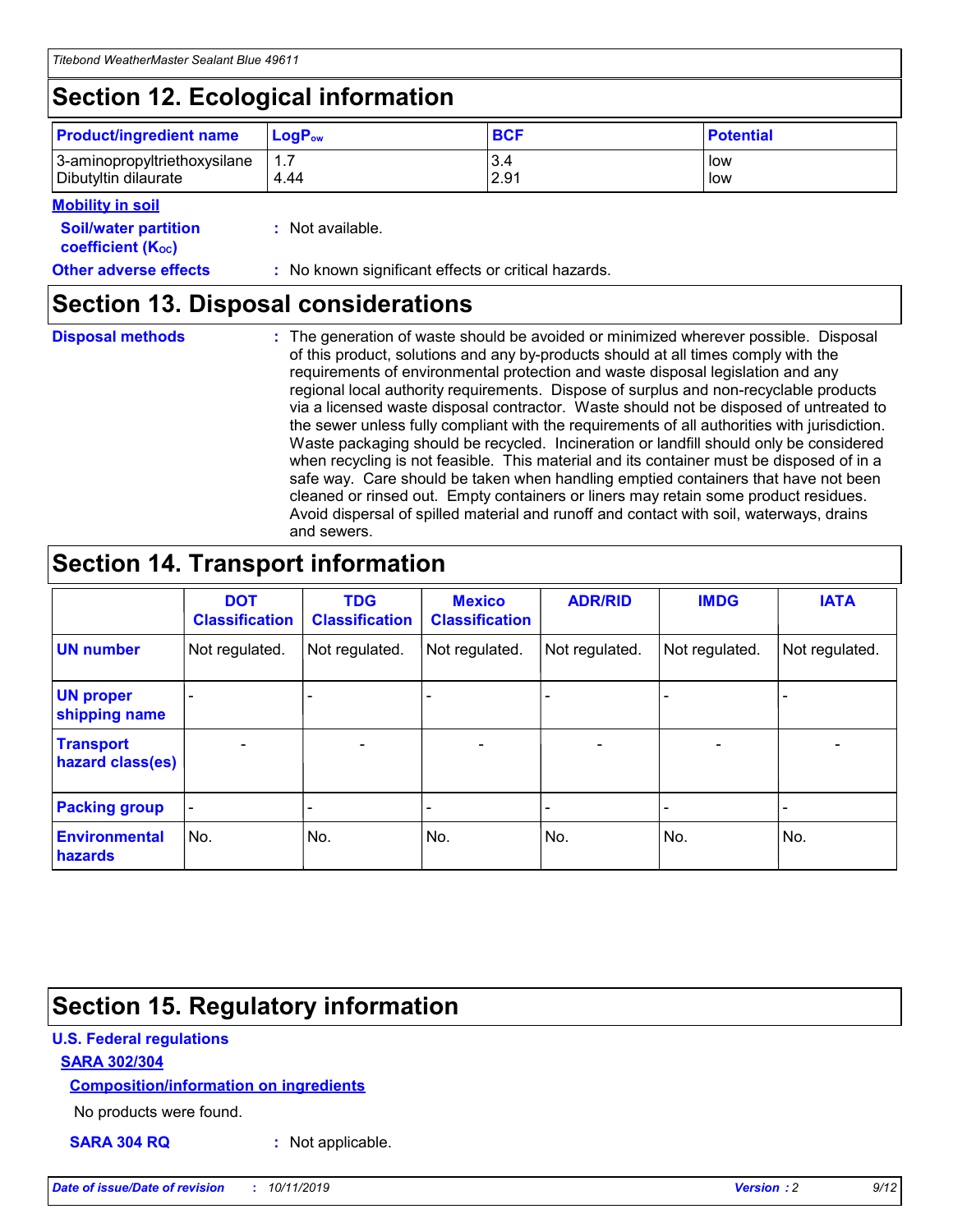## **Section 15. Regulatory information**

#### **SARA 311/312**

**Classification :** EYE IRRITATION - Category 2B SKIN SENSITIZATION - Category 1 TOXIC TO REPRODUCTION (Fertility) - Category 1B TOXIC TO REPRODUCTION (Unborn child) - Category 1B

#### **Composition/information on ingredients**

| <b>Name</b>                  | $\frac{9}{6}$ | <b>Classification</b>                                                                                            |
|------------------------------|---------------|------------------------------------------------------------------------------------------------------------------|
| 3-aminopropyltriethoxysilane | $\leq$ 3      | <b>FLAMMABLE LIQUIDS - Category 4</b><br><b>ACUTE TOXICITY (oral) - Category 4</b>                               |
|                              |               | SKIN IRRITATION - Category 2<br>EYE IRRITATION - Category 2A                                                     |
| Dibutyltin dilaurate         | ≤0.3          | ACUTE TOXICITY (oral) - Category 3<br>SKIN CORROSION - Category 1C                                               |
|                              |               | SERIOUS EYE DAMAGE - Category 1<br>SKIN SENSITIZATION - Category 1<br><b>GERM CELL MUTAGENICITY - Category 2</b> |
|                              |               | TOXIC TO REPRODUCTION (Fertility) - Category 1B<br>TOXIC TO REPRODUCTION (Unborn child) - Category 1B            |
|                              |               | SPECIFIC TARGET ORGAN TOXICITY (REPEATED<br>EXPOSURE) (respiratory system) - Category 1                          |

#### **State regulations**

| <b>Massachusetts</b> | : None of the components are listed. |
|----------------------|--------------------------------------|
| <b>New York</b>      | : None of the components are listed. |
| <b>New Jersey</b>    | : None of the components are listed. |
| <b>Pennsylvania</b>  | : None of the components are listed. |

#### **California Prop. 65**

**A** WARNING: This product can expose you to methanol, which is known to the State of California to cause birth defects or other reproductive harm. For more information go to www.P65Warnings.ca.gov.

| <b>Ingredient name</b> | No significant risk Maximum<br>level | acceptable dosage<br>level |
|------------------------|--------------------------------------|----------------------------|
| methanol               |                                      | Yes.                       |

#### **International regulations**

**Chemical Weapon Convention List Schedules I, II & III Chemicals** Not listed.

#### **Montreal Protocol**

Not listed.

**Stockholm Convention on Persistent Organic Pollutants**

Not listed.

#### **UNECE Aarhus Protocol on POPs and Heavy Metals**

Not listed.

#### **Inventory list**

### **China :** All components are listed or exempted.

**United States TSCA 8(b) inventory :** All components are active or exempted.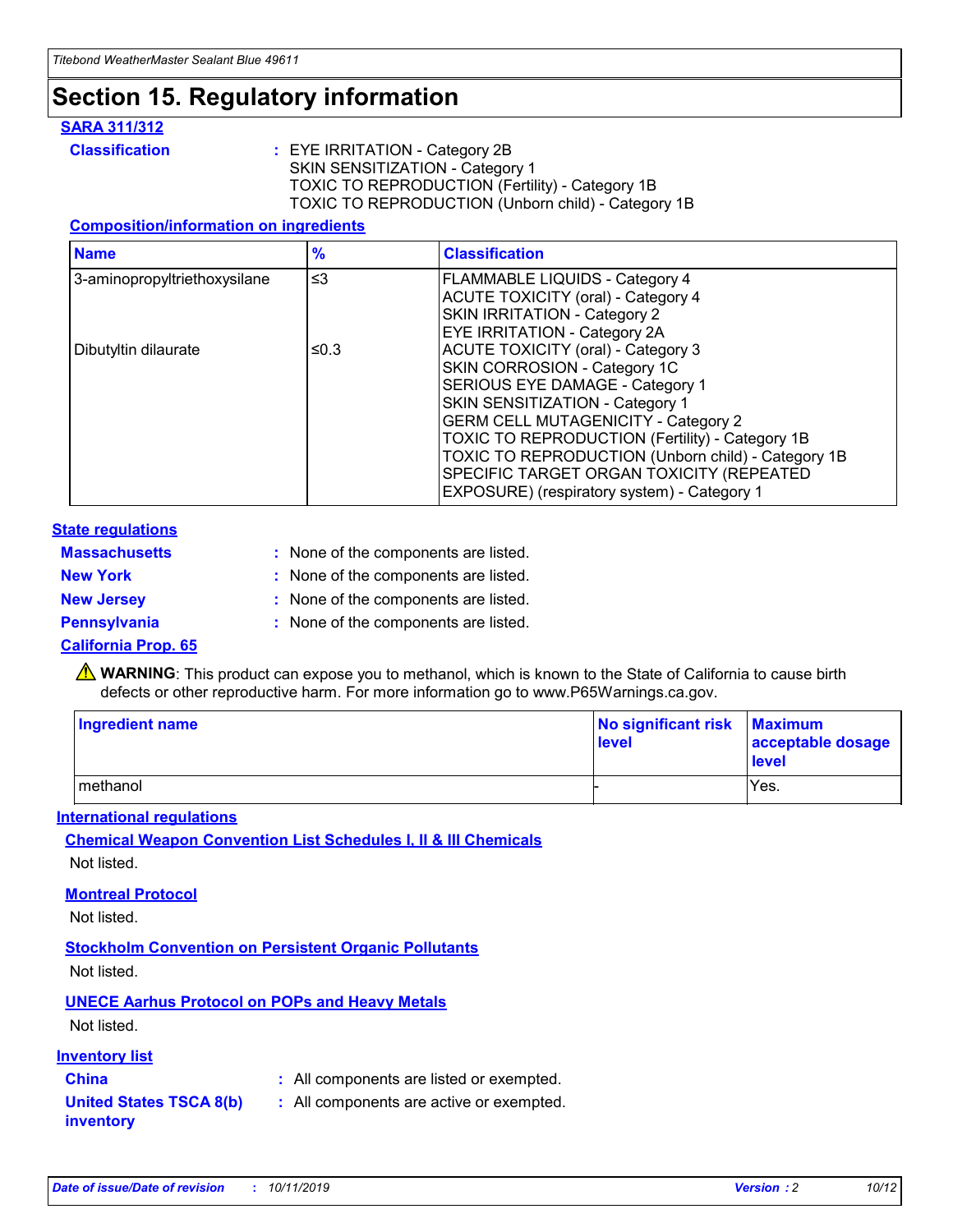## **Section 16. Other information**

**Hazardous Material Information System (U.S.A.)**



**Caution: HMIS® ratings are based on a 0-4 rating scale, with 0 representing minimal hazards or risks, and 4 representing significant hazards or risks. Although HMIS® ratings and the associated label are not required on SDSs or products leaving a facility under 29 CFR 1910.1200, the preparer may choose to provide them. HMIS® ratings are to be used with a fully implemented HMIS® program. HMIS® is a registered trademark and service mark of the American Coatings Association, Inc.**

**The customer is responsible for determining the PPE code for this material. For more information on HMIS® Personal Protective Equipment (PPE) codes, consult the HMIS® Implementation Manual.**

#### **National Fire Protection Association (U.S.A.)**



**Reprinted with permission from NFPA 704-2001, Identification of the Hazards of Materials for Emergency Response Copyright ©1997, National Fire Protection Association, Quincy, MA 02269. This reprinted material is not the complete and official position of the National Fire Protection Association, on the referenced subject which is represented only by the standard in its entirety.**

**Copyright ©2001, National Fire Protection Association, Quincy, MA 02269. This warning system is intended to be interpreted and applied only by properly trained individuals to identify fire, health and reactivity hazards of chemicals. The user is referred to certain limited number of chemicals with recommended classifications in NFPA 49 and NFPA 325, which would be used as a guideline only. Whether the chemicals are classified by NFPA or not, anyone using the 704 systems to classify chemicals does so at their own risk.**

#### **Procedure used to derive the classification**

| <b>Classification</b>                                                                                                                                                                  |                                                                                                                                                                                                                                                                   | <b>Justification</b>                                                                                                                                                                                                                                                                                       |  |
|----------------------------------------------------------------------------------------------------------------------------------------------------------------------------------------|-------------------------------------------------------------------------------------------------------------------------------------------------------------------------------------------------------------------------------------------------------------------|------------------------------------------------------------------------------------------------------------------------------------------------------------------------------------------------------------------------------------------------------------------------------------------------------------|--|
| <b>EYE IRRITATION - Category 2B</b><br>SKIN SENSITIZATION - Category 1<br><b>TOXIC TO REPRODUCTION (Fertility) - Category 1B</b><br>TOXIC TO REPRODUCTION (Unborn child) - Category 1B |                                                                                                                                                                                                                                                                   | Expert judgment<br>Expert judgment<br>Expert judgment<br>Expert judgment                                                                                                                                                                                                                                   |  |
| <b>History</b>                                                                                                                                                                         |                                                                                                                                                                                                                                                                   |                                                                                                                                                                                                                                                                                                            |  |
| <b>Date of printing</b>                                                                                                                                                                | : 4/22/2022                                                                                                                                                                                                                                                       |                                                                                                                                                                                                                                                                                                            |  |
| Date of issue/Date of<br>revision                                                                                                                                                      | : 10/11/2019                                                                                                                                                                                                                                                      |                                                                                                                                                                                                                                                                                                            |  |
| Date of previous issue                                                                                                                                                                 | : 10/16/2020                                                                                                                                                                                                                                                      |                                                                                                                                                                                                                                                                                                            |  |
| <b>Version</b>                                                                                                                                                                         | $\therefore$ 2                                                                                                                                                                                                                                                    |                                                                                                                                                                                                                                                                                                            |  |
| <b>Key to abbreviations</b>                                                                                                                                                            | $\therefore$ ATE = Acute Toxicity Estimate<br><b>BCF</b> = Bioconcentration Factor<br>IATA = International Air Transport Association<br><b>IBC</b> = Intermediate Bulk Container<br><b>IMDG = International Maritime Dangerous Goods</b><br>$UN = United Nations$ | GHS = Globally Harmonized System of Classification and Labelling of Chemicals<br>LogPow = logarithm of the octanol/water partition coefficient<br>MARPOL = International Convention for the Prevention of Pollution From Ships, 1973<br>as modified by the Protocol of 1978. ("Marpol" = marine pollution) |  |